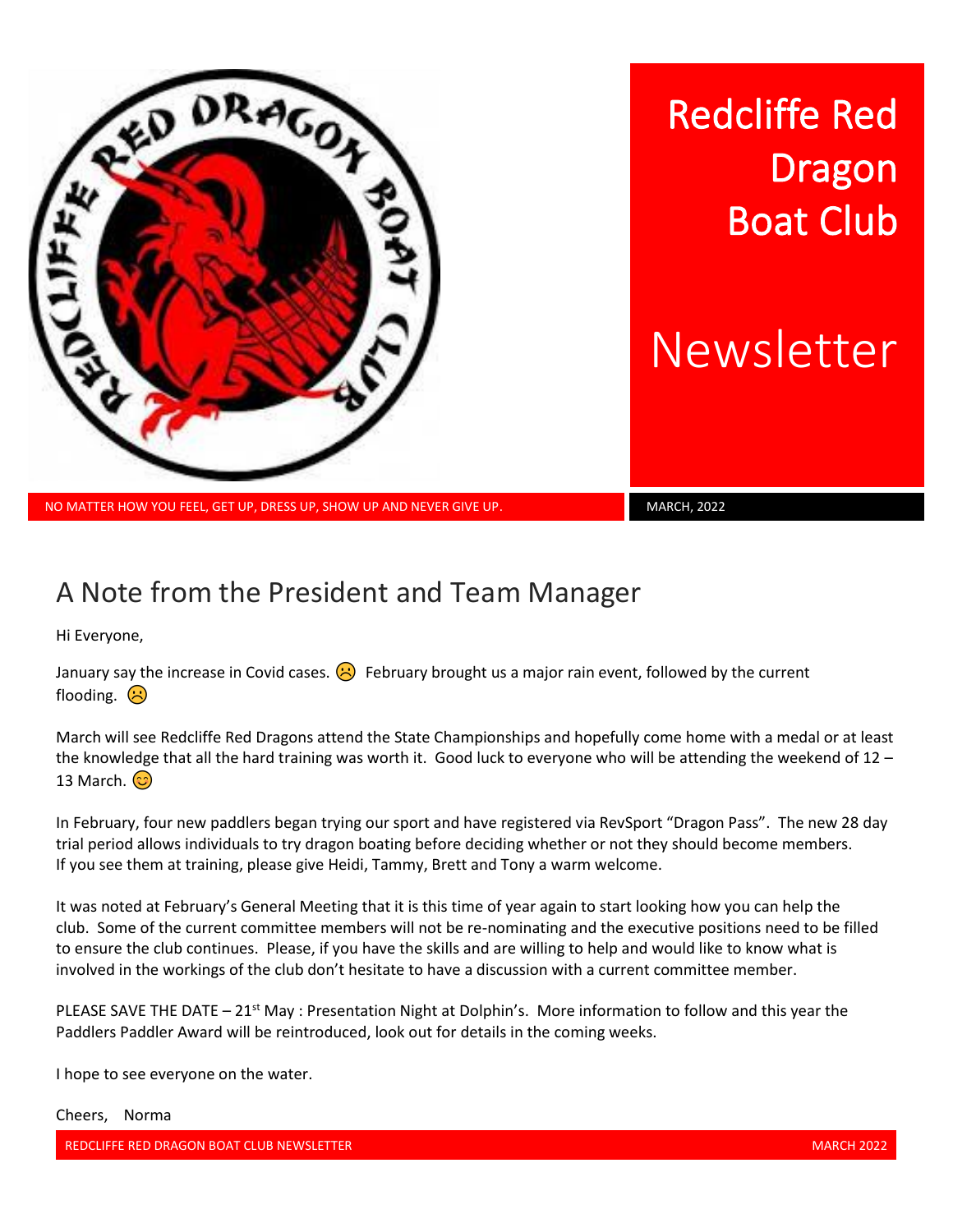# Note from the Editor

Hi Everyone,

I just wanted to acknowledge that this past month has been a difficult for many of our members, from those who have been flood effected to those who have contracted COVID.

Our Newsletter continues to plod along and I am grateful for those who have managed to

send me content. A big thank you to Sue for agreeing to do our Paddlers Journey - it's a lovely read and I was honored you shared your story with us

We hope to be back to full steam ahead next month after States with lots of photos ! Good luck to all those who taking part – we are proud of you  $\circled{)}$ 

As usual please end all your things to: [andreacoe101@hotmail.com](mailto:andreacoe101@hotmail.com) and I look forward to returning to paddling in a couple of weeks.

Andy

# Redcliffe Pink Snapdragons Inc





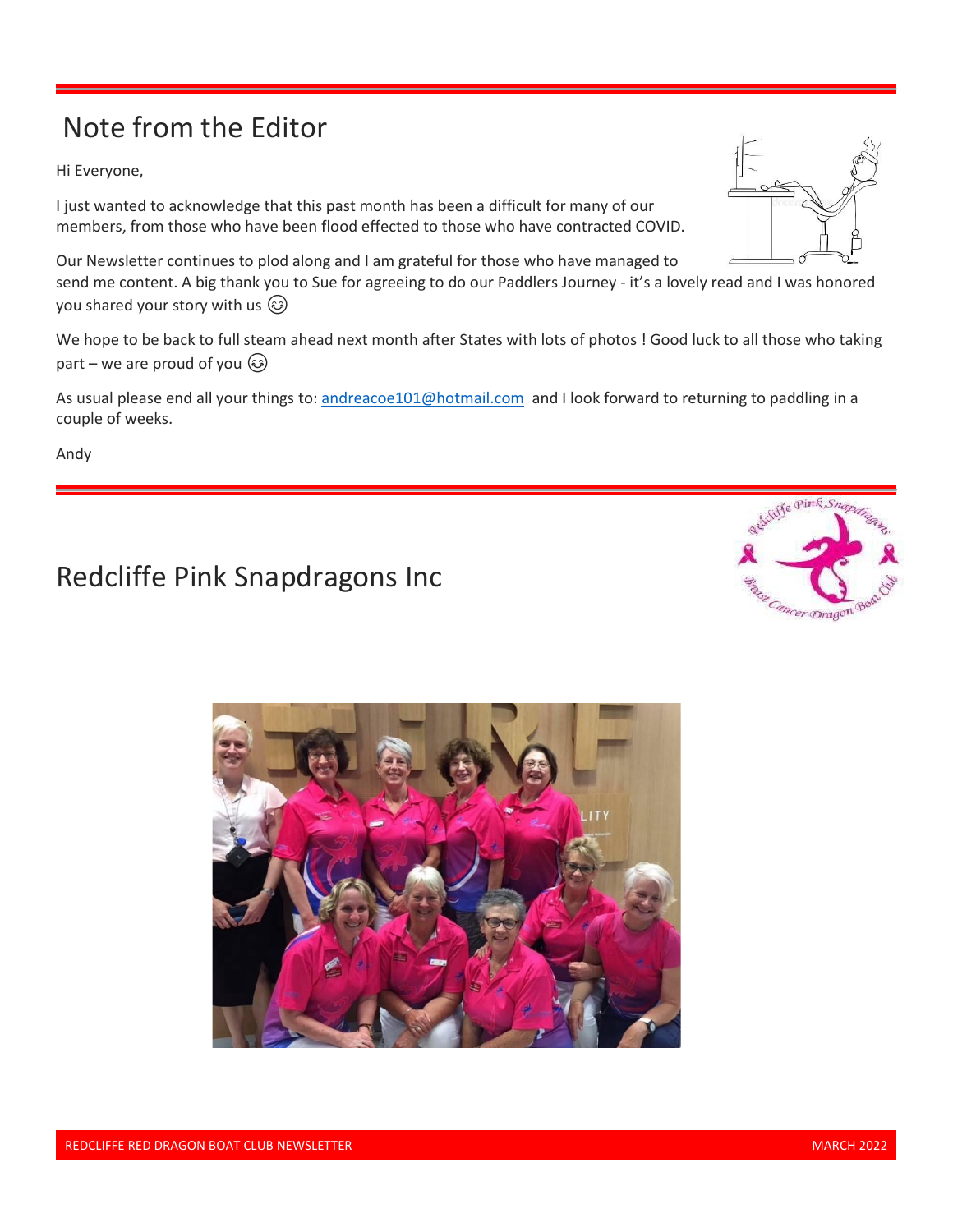Things are quiet on the home front for The Snapdragons at the moment. We have a Bunnings BBQ coming up in a couple of weeks where members will be helping out by volunteering.

Back in October Lyn Grigg and I had the pleasure of visiting The Brisbane Breast Bank (Snapdragons chosen charity) located at The Royal Brisbane Hospital. They have regular Symposiums outlying the very important work that they do. One of the Drs spoke about how important donations were to carry out their work, up on the screen came a photo of The Redcliffe Pink Snapdragons and their banner. They always make us feel very welcome and thank us for our regular donation. They also do a great morning tea.

Above is a photo taken a few years ago at The Brisbane Breast Bank where we were given a tour of their laboratory which was very interesting, a place full of very dedicated workers.

Wishing all the State Paddlers a very successful paddle, the main thing is to have fun.

Stay safe everyone.

Fran Heales President Redcliffe Pink Snapdragons

### Paddlers Journey

#### **Sue Drinkwater**



Hi, my name is Sue and I live on the canals in Newport. A move we made after I started paddling in January 2016.I retired in 2012 but my working career totally involved payroll processing. From a Wages Clerk to National Payroll Manager.

Ten years ago, aged 55, I was happily contemplating retirement when I was diagnosed with breast cancer. I had a pretty rough journey with two initial excisions to remove core biopsies and 21 lymph nodes. When told the results that the latest excision was still not clear of cancer, I requested a mastectomy. Three surgeries within 3 weeks in the same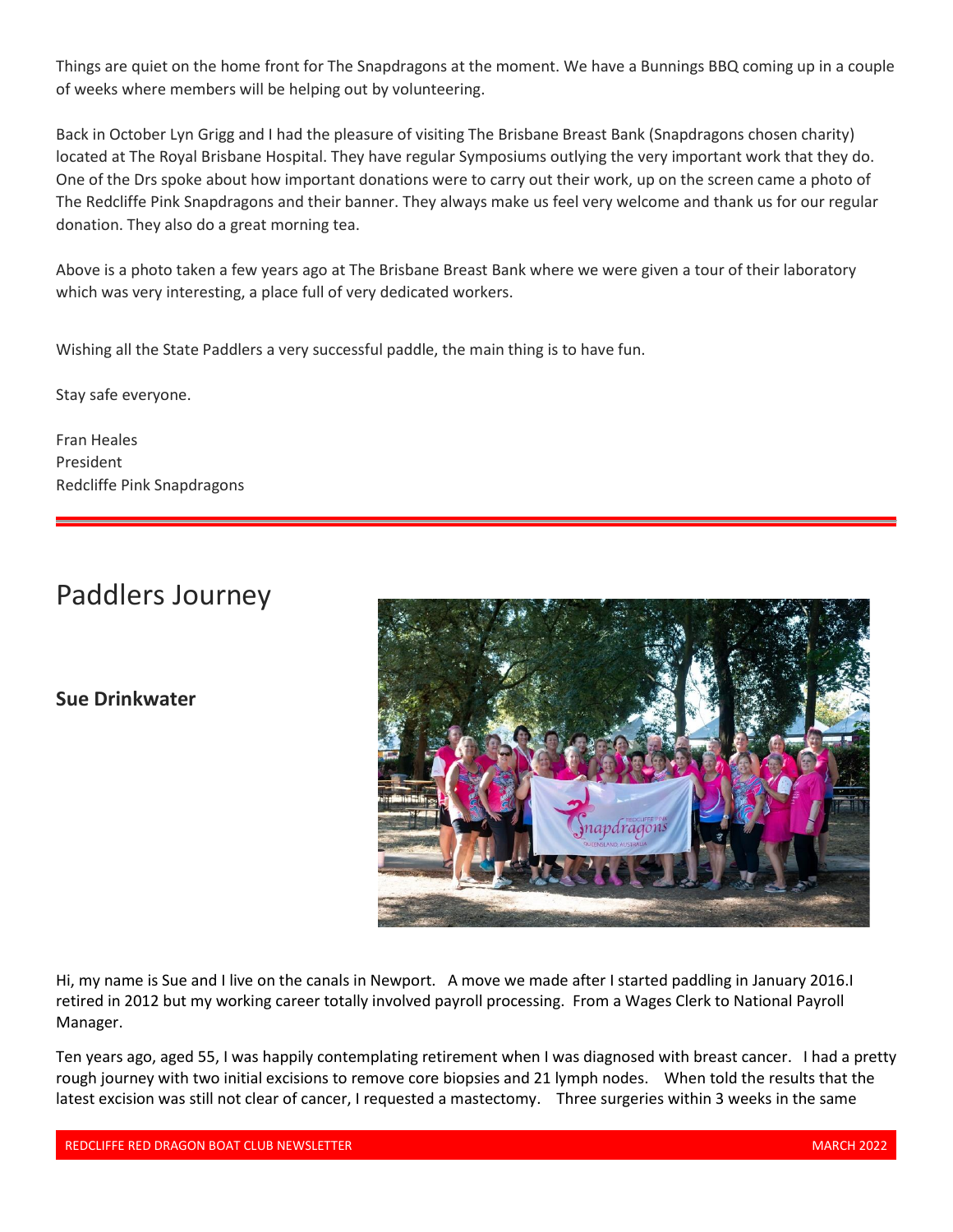place, resulted in severe scarring. This was followed by chemotherapy, radiation and 7 years of taking a hormone inhibitor. At my request, I had my second mastectomy one year later in 2013.

Because of the scaring, I was limited in what I could do for exercise.

Then one day I was reading "The Beacon" – a quarterly newsletter issued by Breast Cancer Network Australia (BCNA) and there was a photo of two pink dragon boats – a 10 and 20's boat - full of ladies dressed in pink. They were associated with Dragons Abreast Australia (DAA). The article was discussing the benefits of exercising post treatment and dragon boating was high on their list. It got my attention. I researched more and discovered the potential benefit the action of dragon boat paddling has in helping to treat lymphoedema. I researched the DAA web site and found that there was a breast cancer paddling group in Redcliffe – the Redcliffe Pink Snapdragons.

So in January 2016 I joined the Pinks for my first paddle and never looked back. I had finally found an exercise that I could do with so many benefits. I wasn't inhibited because I was an asthmatic, the paddling action was good for my scars and lymphoedema, it was great cardio and I was involved with a wonderful group of paddlers, knowing that we all had one thing in common – we had experienced breast cancer. I just wish that I had discovered dragon boat paddling a few years earlier.

In July 2018, the Pink Snapdragons competed at the IBCPC Dragon Boat Festival in Florence, Italy. What an experience. Apart from the paddling, the comradery of my fellow paddlers and exploring Florence, it was the last holiday I had with my husband, who was struggling with the side effects of his cancer medication, but he hung in there and supported us. Even though there were no winners at this regatta, we were all winners just being there. All 4000 of us. There were 121 teams from 18 countries. There were so many memorable moments in the week we spent in Florence. The final two days, in extreme heat, we paddled our four races on the Arno River and achieved – Saturday 2x2nds and Sunday 2x1sts. Our supporters won their first race and came  $3<sup>rd</sup>$  overall. It was just amazing. It's a memory I often think of with fondness and will never forget.

The reason I paddle is that I love being on the water, enjoy the exercise and catching up with everyone at the club.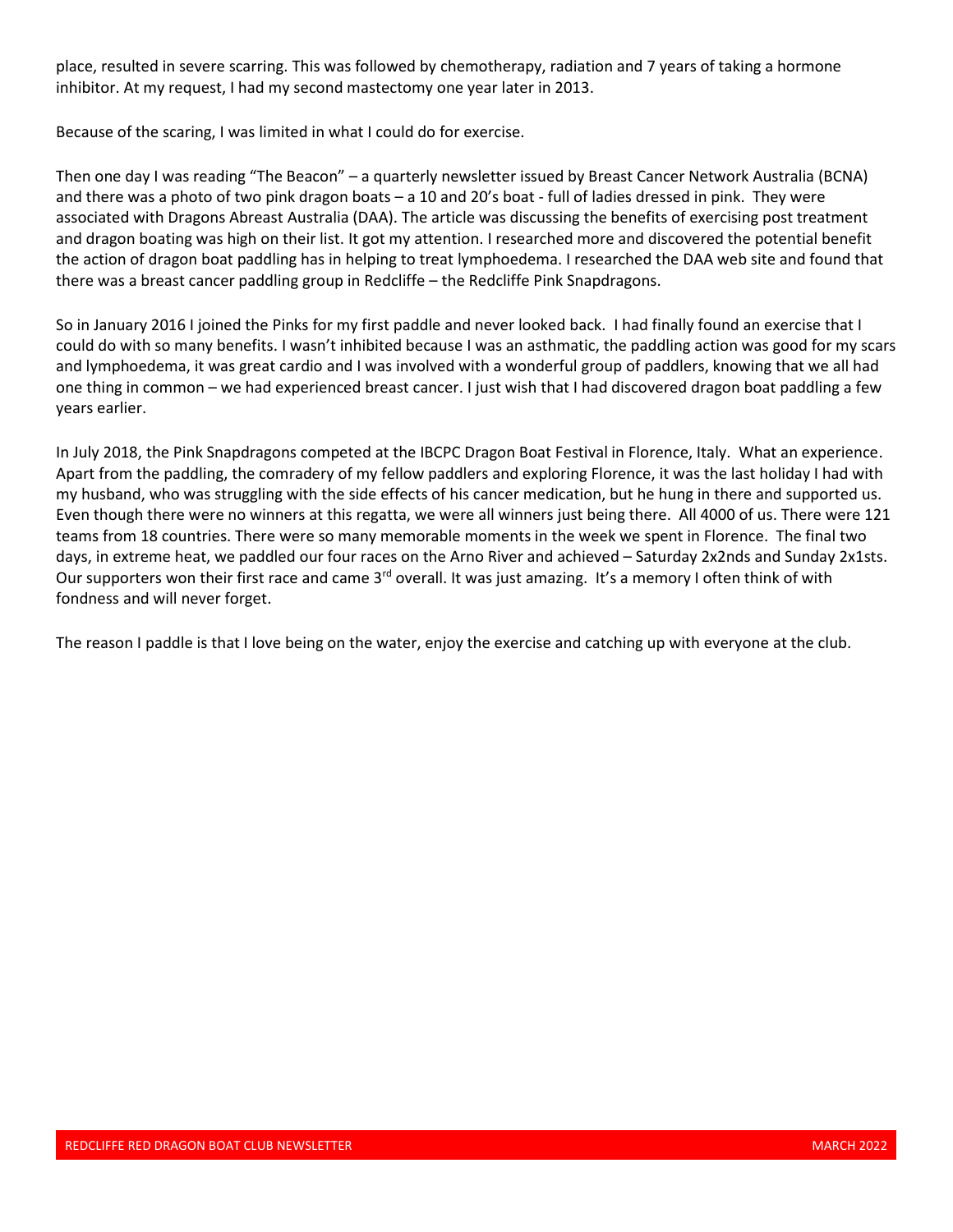### Calendar of Upcoming Events



# **Updated 2021/2022 Event Calendar:**

\*\* Changes may occur to some dates and times

**Saturday 12th & Sunday 13th March 2022 - DBQ STATE CHAMPIONSHIPS @ LAKE KAWANA**

**Saturday 19th March 2022 - Council's Come and Try**

**Tuesday 5th to Sunday 10th April 2022 -AUS CHAMPS 2 AM Ramsay Rowing Course West Lakes AM Ramsay Rowing Course West Lakes Adelaide SA**

**Saturday 23rd April 2022 - Council's Come and Try**

**Saturday 14th May 2022 - Council's Come and Try**

**Saturday 21st May 2022 -** *Presentation Night at Dolphins from 6 pm*

*Friday 27th May to Sunday 29th May 2022- Coast to Coast Festival*

*Friday 3rd June to Sunday 5 th June -Pink Fun Paddle Weekend hosted by DA Bribie Island (registrations co-ordinated via Pink Snapdragons)*

*Saturday 2nd and Sunday 3 rd July 2022-Cooloola Regatta, Norman Point, Tin Can Bay*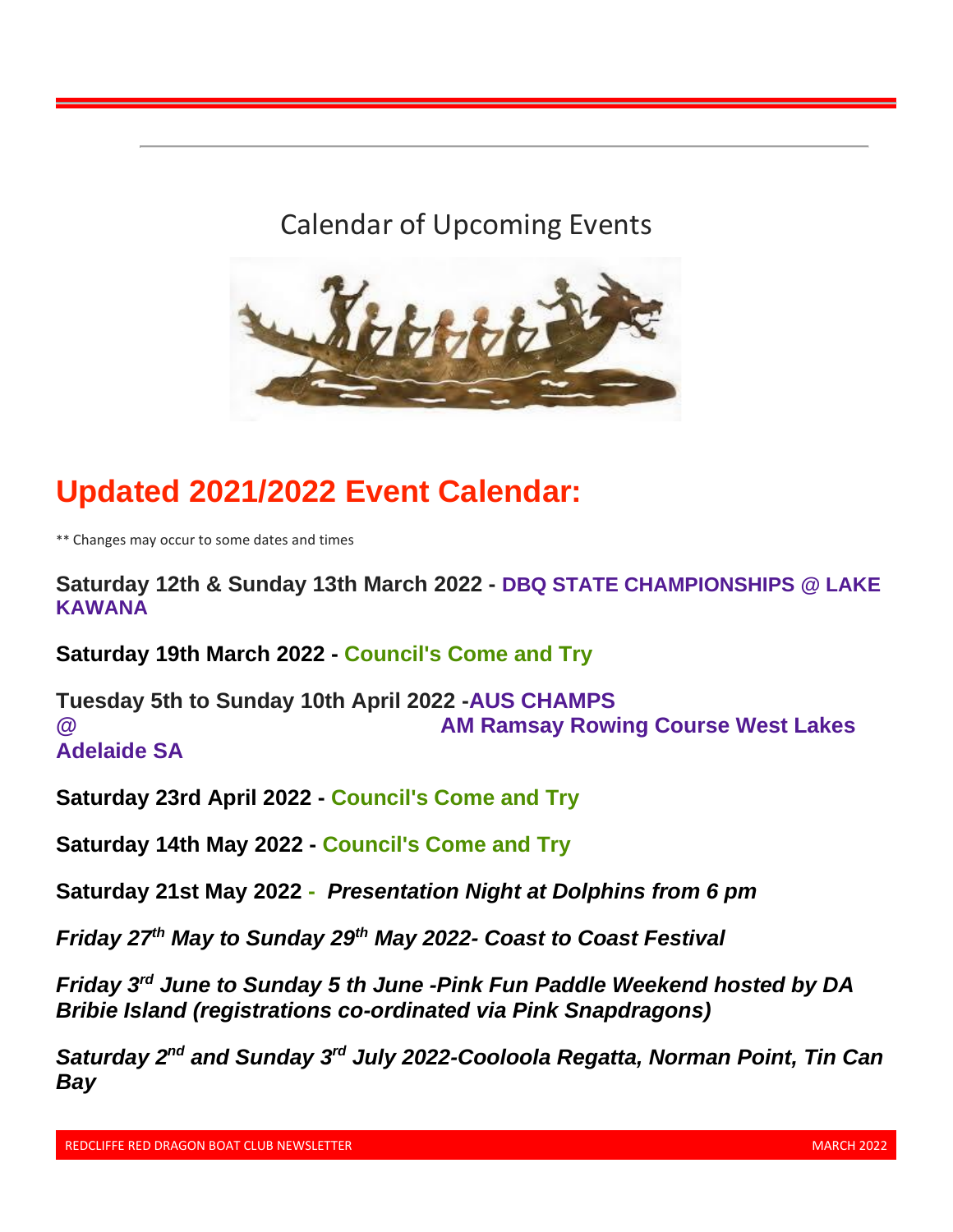

Please spread the word among family and friends that Redcliffe Red Dragons is holding

Come and Try Dragon Boating events during March, April and May 2022.

Bookings for participants are now open via the Council links below.

Please come along to support your Club and to help make these events enjoyable for our guests. Member registrations are open via revSport

Come and Try Dragon Boating (1703) **- 19 Mar 2022 | 09:30 AM - 11:30 AM**

[https://www.moretonbay.qld.gov.au/Services/Sport-Recreation/Healthy-Active/1703-Come-and-Try-Dragon-Boating](https://nam12.safelinks.protection.outlook.com/?url=https%3A%2F%2Fwww.moretonbay.qld.gov.au%2FServices%2FSport-Recreation%2FHealthy-Active%2F1703-Come-and-Try-Dragon-Boating&data=04%7C01%7C%7C2e9242a982d149a37e0708d9f8d9aa3b%7C84df9e7fe9f640afb435aaaaaaaaaaaa%7C1%7C0%7C637814436009512208%7CUnknown%7CTWFpbGZsb3d8eyJWIjoiMC4wLjAwMDAiLCJQIjoiV2luMzIiLCJBTiI6Ik1haWwiLCJXVCI6Mn0%3D%7C3000&sdata=zcdYJ%2BpxiYT1Z%2Bhv5bp77xOF8zkp45vMWoMgOK42ja4%3D&reserved=0)

Come and Try Dragon Boating (1634) - **23 Apr 2022 | 09:30 AM - 11:30 AM**

[https://www.moretonbay.qld.gov.au/Services/Sport-Recreation/Healthy-Active/1634-Come-and-Try-Dragon-Boating](https://nam12.safelinks.protection.outlook.com/?url=https%3A%2F%2Fwww.moretonbay.qld.gov.au%2FServices%2FSport-Recreation%2FHealthy-Active%2F1634-Come-and-Try-Dragon-Boating&data=04%7C01%7C%7C2e9242a982d149a37e0708d9f8d9aa3b%7C84df9e7fe9f640afb435aaaaaaaaaaaa%7C1%7C0%7C637814436009512208%7CUnknown%7CTWFpbGZsb3d8eyJWIjoiMC4wLjAwMDAiLCJQIjoiV2luMzIiLCJBTiI6Ik1haWwiLCJXVCI6Mn0%3D%7C3000&sdata=qBP%2F7e46vT9kXUyv3LAT4UkWn%2F9bu%2FmWsjLQma1xy28%3D&reserved=0)

Come and Try Dragon Boating (1858) - **14 May 2022 | 09:30 AM - 11:30 AM**

[https://www.moretonbay.qld.gov.au/Services/Sport-Recreation/Healthy-Active/1858-Come-and-Try-Dragon-Boating](https://nam12.safelinks.protection.outlook.com/?url=https%3A%2F%2Fwww.moretonbay.qld.gov.au%2FServices%2FSport-Recreation%2FHealthy-Active%2F1858-Come-and-Try-Dragon-Boating&data=04%7C01%7C%7C2e9242a982d149a37e0708d9f8d9aa3b%7C84df9e7fe9f640afb435aaaaaaaaaaaa%7C1%7C0%7C637814436009512208%7CUnknown%7CTWFpbGZsb3d8eyJWIjoiMC4wLjAwMDAiLCJQIjoiV2luMzIiLCJBTiI6Ik1haWwiLCJXVCI6Mn0%3D%7C3000&sdata=H4Io6LUQZy1L97mJPKHMDQMtmnFqLhVV92uz5FEFOmQ%3D&reserved=0)